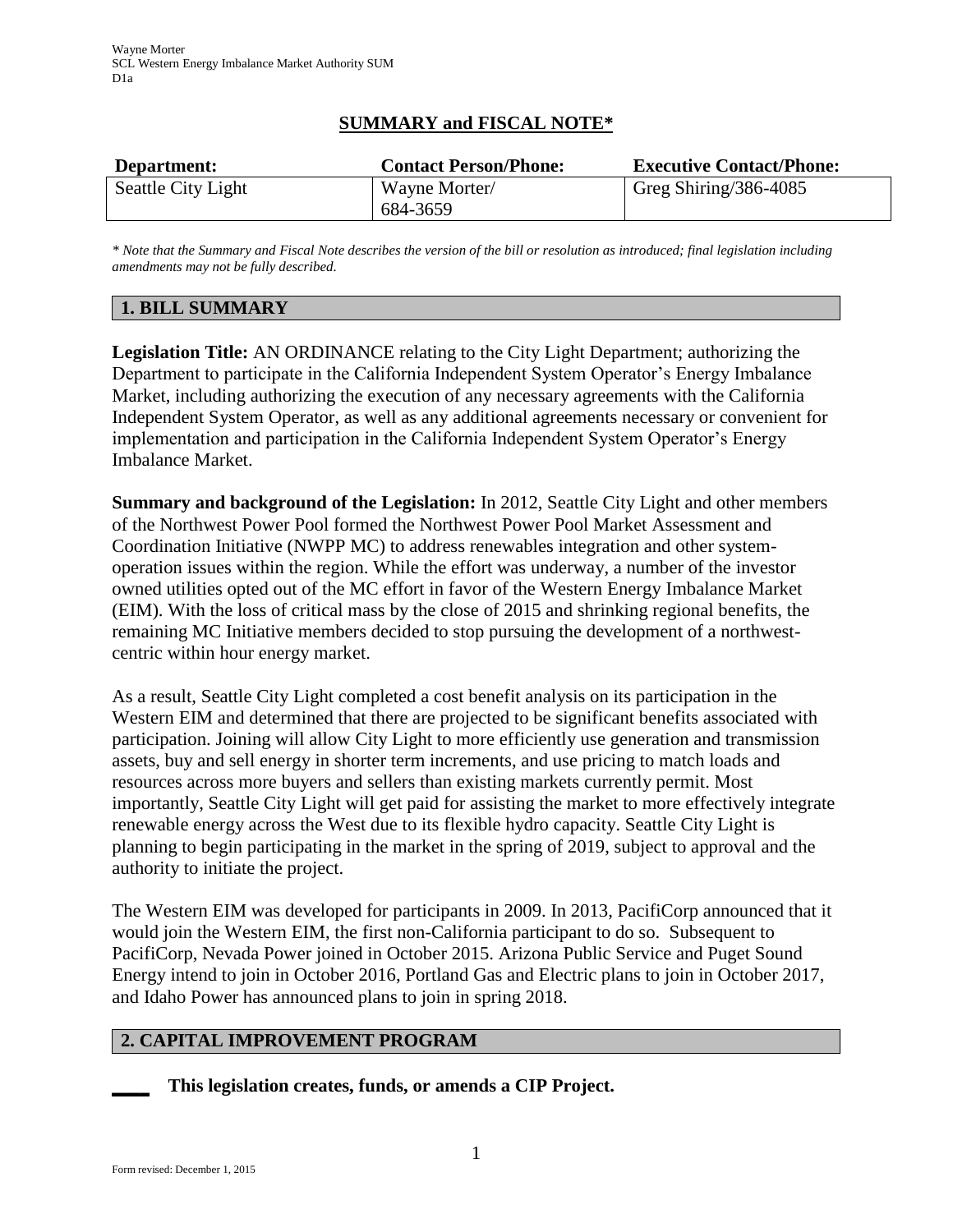## **3. SUMMARY OF FINANCIAL IMPLICATIONS**

## **\_\_X\_ This legislation does not have direct financial implications.**

#### **4. OTHER IMPLICATIONS**

**a) Does the legislation have indirect or long-term financial impacts to the City of Seattle that are not reflected in the above?**

Yes, this legislation will have indirect long-term financial impacts to the City of Seattle. The activities are currently funded in the 2017-18 Strategic Plan. There are also gross revenue opportunities for City Light estimated in a study done by Energy+Environmental Economics (E3) to be approximately \$4 million per year which will vary from year to year. While there is a range in the estimated benefits, it is commensurate with the uncertainty in our current hydroelectric generation portfolio because of variable weather and water conditions. This revenue will recover the implementation and operating costs of the EIM project and potentially lower the revenue requirement for City Light customers.

**b) Is there financial cost or other impacts of not implementing the legislation?** Yes, by not implementing this legislation, Seattle City Light will be forgoing the opportunities and benefits listed above, including the opportunity to accrue additional revenue. By forgoing this opportunity, City Light will be ignoring an opportunity to minimize future retail rate increases through additional, and potentially offsetting, revenue.

Operationally, City Light would also be foregoing the opportunity to be prepared in advance for changes in the wholesale markets which are likely to impact City Light eventually, regardless of whether City Light participates in the Western EIM.

**c) Does this legislation affect any departments besides the originating department?**  Yes, the actions associated with this legislation requires support from Seattle IT in implementing hardware and software associated with new operations technology systems and operations technology integrations.

To a lesser extent and further in time, City Light will need support from City of Seattle's Finance and Administrative Services to implement billing and payment practices consistent with the CAISO's practices.

- **d) Is a public hearing required for this legislation?** No
- **e) Does this legislation require landlords or sellers of real property to provide information regarding the property to a buyer or tenant?** No
- **f) Is publication of notice with** *The Daily Journal of Commerce* **and/or** *The Seattle*